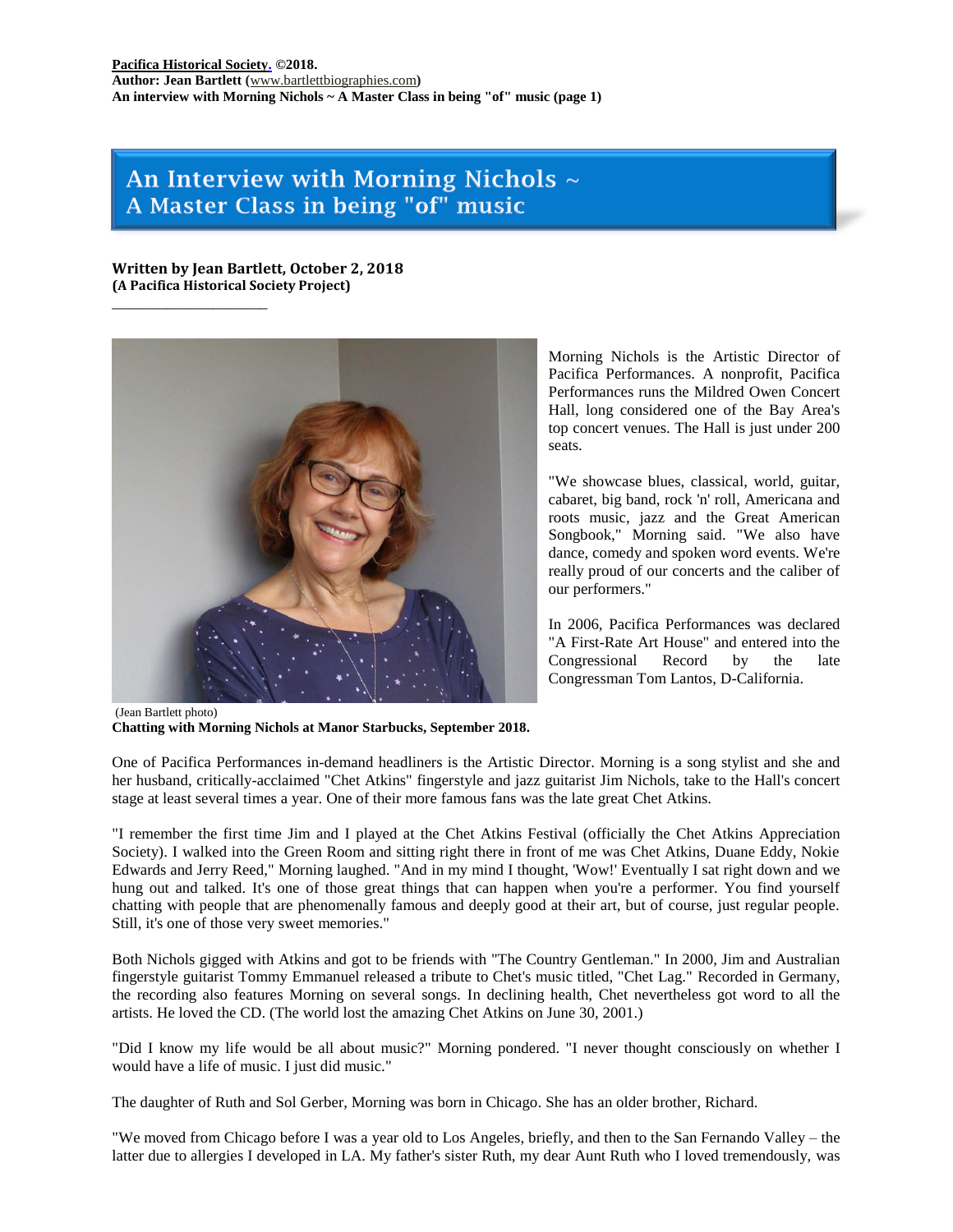#### **[Pacifica Historical Society.](http://pacificahistory.org/) ©2018. Author: Jean Bartlett (**[www.bartlettbiographies.com](http://www.bartlettbiographies.com/)**) An interview with Morning Nichols ~ A Master Class in being "of" music (page 2)**

the first in the family to move to Southern California. That motivated my father to move and then most of the family moved, including my grandmother. I've been back to Chicago as an adult but I love that I was born there where the very distinctive Chicago jazz and Chicago blues were also born!"

Morning's paternal grandmother was from the Ukraine. (Morning is three quarters Latvian and one quarter Ukrainian.) Her mom's family was from Chicago. Her parents met at a wedding.

"There was definitely music in the family. My mother's uncle Bud had a professional big band in Chicago and he played trombone. My mother's cousin played piano and worked music jobs, and my mother was really quite musical. She could sing on key, she loved to dance and she loved music. On my dad's side, his brother had a beautiful singing voice and my uncle's son is an actor and singer in New York."

Once a month the local grocery store highlighted a record and sold it for a buck.

"Early on my mom bought me classical records and I adored Tchaikovsky and Dvořák, and also thoroughly enjoyed Debussy and Chopin. She bought other records as well. My folks listened to Benny Goodman, Peggy Lee, Frank Sinatra, Nat King Cole and so many other artists. They also enjoyed Latin violinist Xavier Cugat and Cuban bandleader Pérez Prado. This was the kind of music I was exposed to in my earliest years. I had my own little record collection and record player. I remember my first 45 was Gene McDaniels' 'A Hundred Pounds of Clay.'"

It was obvious their daughter was musical and so her father asked a musical friend to interview Morning when she was 8. "Do you think she is musical enough that I should get her a piano?" And the guy said, "Yeah." My dad said, 'Nah, too expensive!'" Morning laughed. "But they really couldn't afford it so my father bought me a guitar. My life would be totally different if I had learned the piano," more laughter. "But I never would have been a concert pianist. I like the illegitimate music!"



Morning's first guitar was a rental, a classical guitar that was a workhouse.

"I started playing folk music. The folk boom was happening and I continued playing that, and loving it, but when I was about 11, my brother's friend gave me two records by Andrés Segovia and those inspired me to also study classical music."

By that point in time her parents had replaced the rental with an inexpensive classical guitar, an Aria. A little later they bought her a steel string Martin 00-17, which is a classic. Probably under \$100 back then, but it's now worth a fair amount of money. She still has it and the sound is great. Somewhere in those elementary, junior high school years she also played the clarinet.

"For a minute," she said. "I was second chair, but there were only two chairs! But I did sing in the choir and really loved singing."

The musician went to Rhoda Street Elementary, Sequoia Junior High and Taft High School. She had her first "gig" in junior high.

"I had a friend who was a boy, Ed, and we played music together and we got this 'gig' at a coffee house. I was so scared. I had the guitar in my hand. We were like Simon and Garfunkel, only not! I remember my knee was shaking so much my guitar was going

up and down. It was hard but somehow I was able to play."

Morning was playing the music of the popular folk artists of her tween years, artists like Pete Seeger and The Weavers, Judy Collins, Joan Baez, Peter, Paul and Mary, and Bud and Travis. Then she started getting more specific, tuning into blues artists. Some of those artists included: Muddy Waters, Howlin' Wolf, and Koerner, Ray & Glover who did folk and blues revival.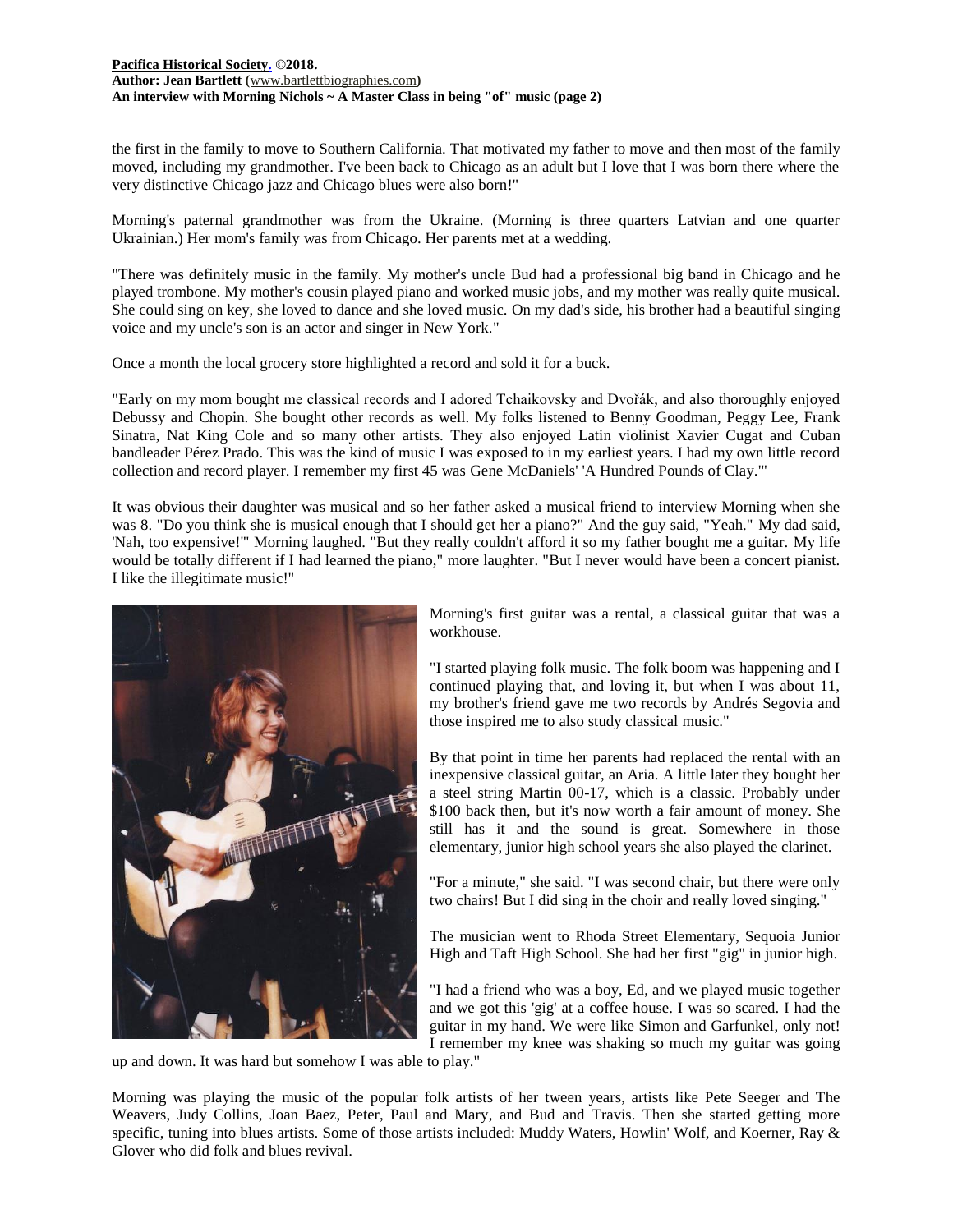# **[Pacifica Historical Society.](http://pacificahistory.org/) ©2018. Author: Jean Bartlett (**[www.bartlettbiographies.com](http://www.bartlettbiographies.com/)**) An interview with Morning Nichols ~ A Master Class in being "of" music (page 3)**

"When I was in high school, I used to go to a folk and blues place called The Ash Grove in Los Angeles on Melrose Avenue."

The Ash Grove opened in 1958 and it became the place for West Coast artists to find an audience and to find their way onto the charts. Linda Ronstadt got her start there, two future members of The Byrds, Chris Hillman and Clarence White, met there when they were teenagers. Suspected arson closed the club in 1973.

"Because of the Ash Grove, I was exposed to all of these wonderful blues artists in person when I was in high school. I saw people like: Lightin' Hopkins, Taj Mahal, Reverend Gary Davis and The Chambers Brothers. Taj Mahal not only played in his band but he was the club's doorman. His band was great. I remember just looking at him play and thinking, 'This guy is awesome!' I was really influenced by blues, influenced by folk, influenced by R&B. I saw Ray Charles in high school. He's still a huge influence. And while Billie Holiday had passed away before I was ever seated at the Ash Grove, I was exposed to her music as a teenager and she was a huge influence – still is."

Morning said she was all about music as a kid: listening to it on her own, playing it, and listening to it and playing it with her friends. When she was in college, she started deeply listening to jazz.

"It took me a while to develop an ability to really listen to this more heavyweight stuff. But I wanted to hear it. It fascinated me. It still does"

She discovered more music heroes in people like jazz saxophonist and composer John Coltrane, jazz pianist and composer Bill Evans, jazz trumpeter Miles Davis and tenor saxophonist Sonny Rollins. She listened to jazz singers like Ella Fitzgerald, Carmen McRae, Shirley Horn, and Lambert, Hendricks & Ross. Then there was R&B Queen Aretha Franklin. She was another huge talent who still inspires Morning.

"What is really true about me is that I love the most simple music, 'Amazing Grace,' for instance, or Irish music. I love songs that reflect the people, the folk – simply stated with gigantic emotion. I love that and that is why I include some of that material in my performances. But to occupy my brain, I am going to listen to Coltrane, or (jazz pianist) Oscar Peterson, or (jazz guitarist) Wes Montgomery."

She was also drawn to another musician, pop and jazz singer-songwriter Kenny Rankin. Unbeknownst to her at that time, when she bought Rankin's 1974 released "Silver Morning" – considered one of the best singer-songwriter records of all time – there was a featured guitarist on the record who would become hugely important in Morning's life.



"I was blown away by that record and I remember hearing this solo guitarist and thinking wow, who is this guy?" It was Morning's future husband, Jim.

> At this point in time, Morning was living in San Francisco and teaching guitar out of three studios: the Guitar Shop at 9th and Irving, 24th Street Music, and the famous Guitar Solo, now on Townsend near Caltrain.

> "Jim used to come into Guitar Solo. I was teaching his girlfriend guitar. In fact, before I went with Jim, Jim and I double-dated. He was with his girlfriend and I was with my boyfriend."

> The first time they gigged together professionally was at a party. At this particular event, Morning was performing with guitarist Frank Markovich. (Markovich recently retired as Associate Professor of Music and the Director of Guitar Studies at Skyline College.)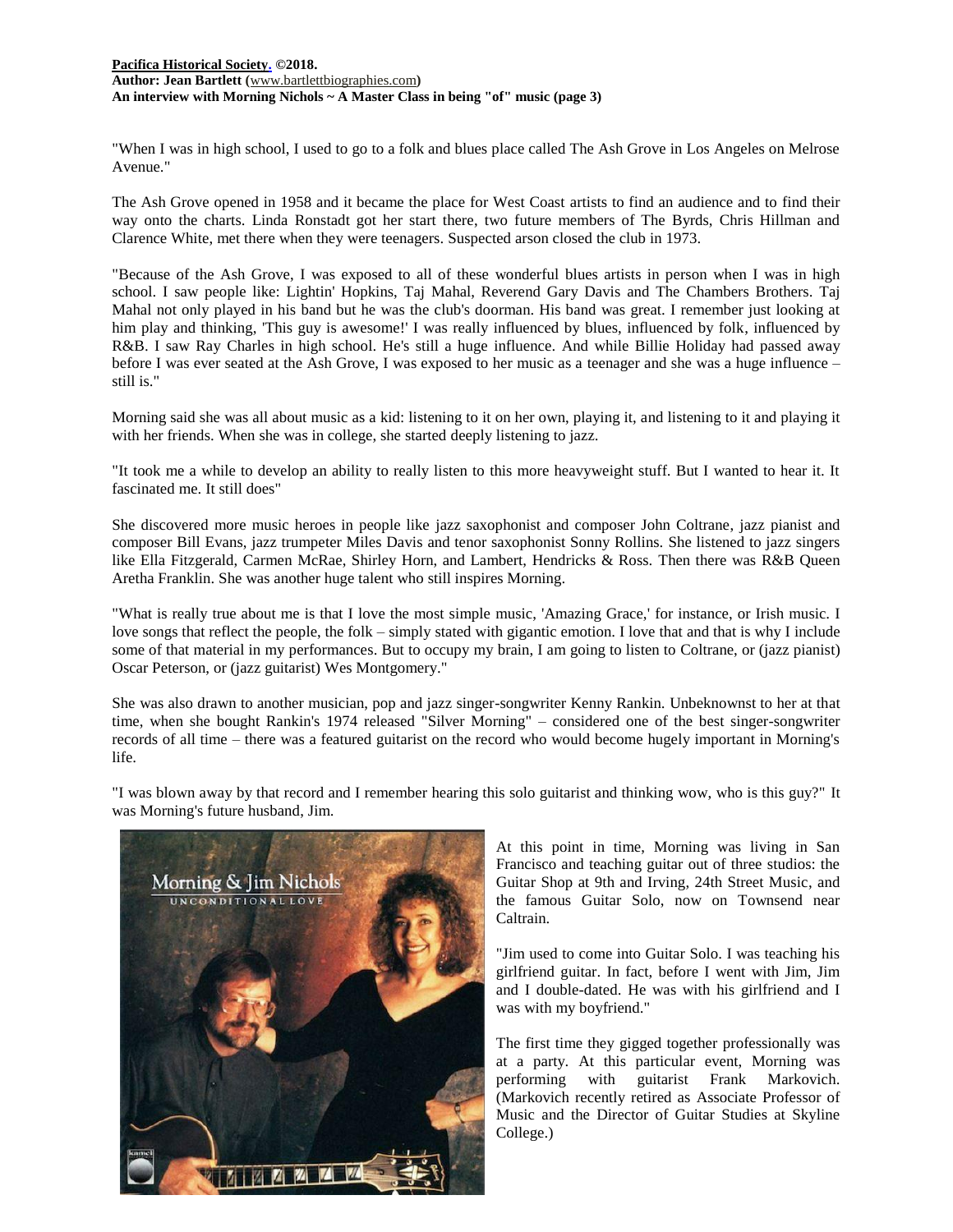# **[Pacifica Historical Society.](http://pacificahistory.org/) ©2018. Author: Jean Bartlett (**[www.bartlettbiographies.com](http://www.bartlettbiographies.com/)**) An interview with Morning Nichols ~ A Master Class in being "of" music (page 4)**

"Frank and I needed a bass player and Jim also plays bass. Frank called him and he said, 'yes.' Then I started thinking about just how good he was on that Kenny Rankin record and I started feeling nervous. But at the event, Jim was his typical charming self and I got over any nerves."

Not long after, Jim's folks needed some help and Jim packed his things up and took off for Virginia. But the two friends kept in touch and Jim eventually headed back to San Francisco.

"Jim really comes from a musical family. His dad, Rusty Nichols, played trombone and was a vocalist with the Jimmy Dorsey and Charlie Spivak touring bands. His dad also played with the Freddie Lee (Corstaphney) Orchestra out of Roanoke, Virginia. Jim grew up in Roanoke until the family moved to Bedford, Virginia, where the family still has a home. Jim and his brother John, an extraordinary bass player, worked as the 'band boys.' They helped set up, took care of the music and always played some of the gigs with their dad. Jim's mom was a pianist and was a staff musician on the radio in Richmond, Virginia. Jim's sister is also very musical. She plays and teaches piano, guitar and voice, and performs with two bands where she lives in Bedford. Jim got his first guitar when he was 10. He discovered Chet Atkins when he was 11 and that was pretty much it."

Love happened one night when Morning made Jim dinner. They spent the evening and several subsequent evenings, passing a guitar back and forth playing Beatles' songs to each other.

The couple married in 1982 and between them they have at least 20 guitars: the steel string Martin 00-17, a Harmony Archtop, a Gretsch Chet Atkins Tennessee Rose, several other old Gretsch guitars, a Kirk Sands nylon electric, a Johnny Smith, a Morris guitar that was made for the couple, a Hollenbeck, and the list goes on. Pacificans, they have made their home on the California Coast for over 36 years.

After the couple married, Jim began to do a little touring and Morning started organizing her music. She decided it was time to put the emphasis on her voice.

"You have to be professional, have your book ready and your musicians lined up. I started buffing up my act. Jim and his brother worked with me and we started working together. We still work together: The Nichols Band. It's always great to play together! John is the only bassist I know who can tell a story while he is playing the bass. It's also wonderful to sing together and harmonize with him. But I always liked performing, even way back when I was a kid and got so nervous. You either like performing or you don't and the nerves work themselves out."



**(Ricky Kawada photo) John Nichols, Jim Nichols and Morning Nichols play the Chet Atkins Appreciation Society, 2018.**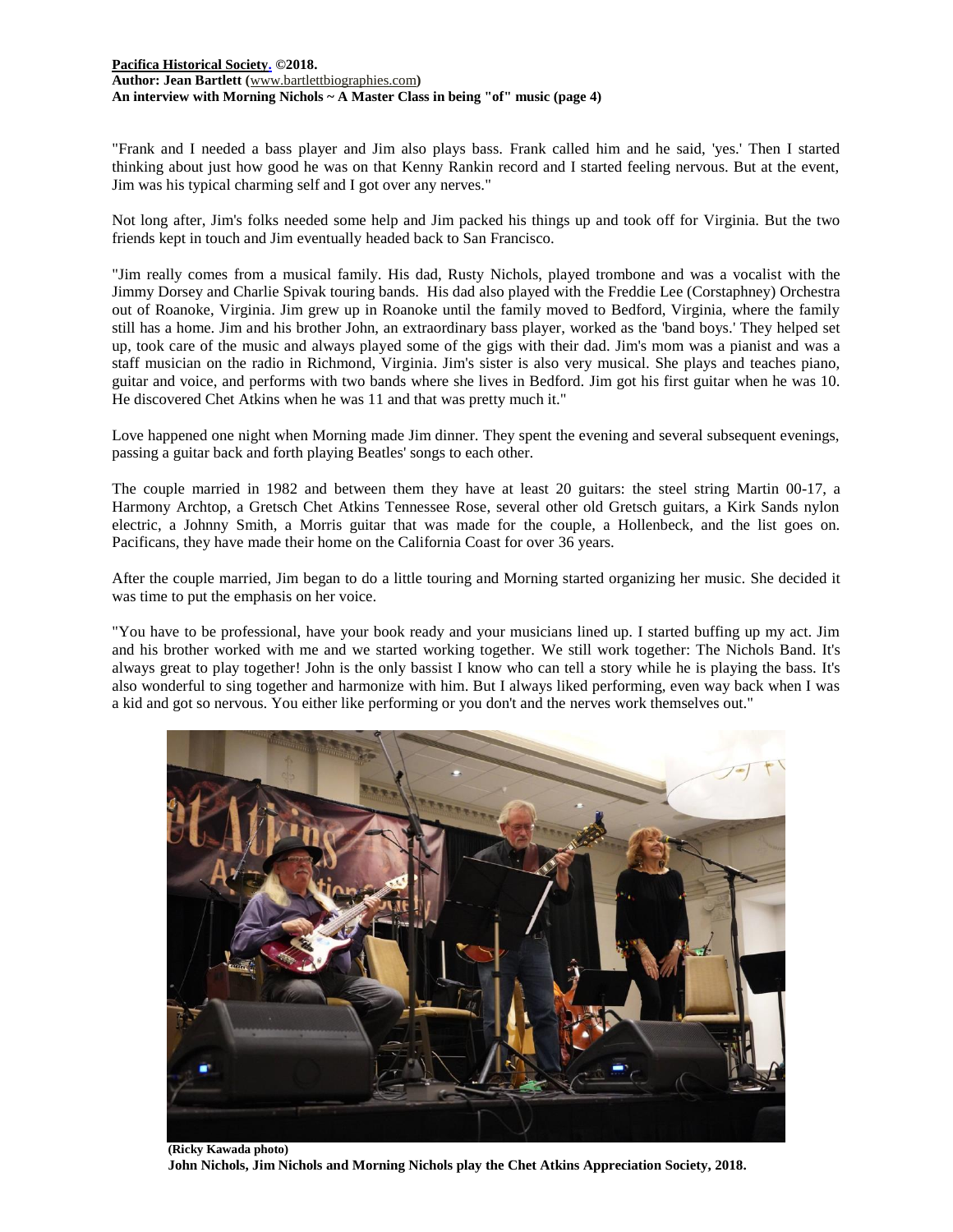# **[Pacifica Historical Society.](http://pacificahistory.org/) ©2018. Author: Jean Bartlett (**[www.bartlettbiographies.com](http://www.bartlettbiographies.com/)**) An interview with Morning Nichols ~ A Master Class in being "of" music (page 5)**

As a vocalist, Morning gigged for seven years with the Full Faith and Credit 21-piece big band, including on the stage of the Monterey Jazz Festival. She sang with others as well, including: Tommy Emmanuel, Kenny Rankin, Mark Murphy and the Les Brown Big Band. She additionally opened for a number of acts. Those artists include: Maria Muldaur, the Smothers Brothers and the Beach Boys. Like most musicians, she also taught – voice and guitar. Then she and Jim toured, and she and Jim and John toured.

"Guitarists from all over the world come to play or listen at the Chet Atkins Appreciation Society, and once Jim and I played there, invitations to tour came in from all over."

Their list of international gigs includes: France, England, Italy, Germany and Finland. France in particular has been a many-time journey, and they have often invited their good friend – French fingerstyle guitarist Jerome Malaval, who they originally met at the Atkins Festival – to come stay at their home when he tours California, which includes playing Pacifica Performances. As to nationally, they've played throughout the Bay Area, all over the West Coast, in Kentucky and Virginia, and they are annual players in Nashville – and of course the list goes on.

There is also a long list of legends they've played with, which includes: classical guitarist Mason Williams, jazz fingerstyle guitarist Martin Taylor who played with French jazz violinist Stephane Grappelli following Django Reinhardt's passing, virtuosic electric bassist Michael Manring, fingerstyle guitarist and musical prodigy Richard Smith, Chet Atkins fingerstyle guitarist and musical prodigy Sean Weaver, drummer David Rokeach, guitarist Jack Pearson (Allman Brothers Band), and the late jazz pianist Smith Dobson.

"As any of the famous people we've played with would agree, many of the legends of music are not famous names to the public but they are truly gifts to the world. We have been blessed to play with so many extraordinary talents. I can't even begin to list them but I'll tell you right now, we've got massive talent in the Bay Area. Of course on his own, the names of some of the folks Jim has shared the stage with or recorded with is mind blowing. I know I'm married to the guy, but Jim's guitar playing is tops."

Just to mention some of those folks Jim has gigged and/or recorded with – along with Kenny Rankin and Chet Atkins – that list includes: Buddy Montgomery, Van Morrison, Tom Waits and Toots Thielemans.

Jim and Morning have produced seven recordings together. Jim is also a featured artist on numerous other LPs and tracks. Right now, Morning is working on a project with guitarist/composer Tony Corman and his big band Morchestra.

Morning and Jim played Pacifica Performances back when the organization was called the Pacifica Arts and Heritage Council. The name change came when the nonprofit moved its location into its current space at the Sanchez Art Center in the Pacifica Center for the Arts. Morning began serving on the organization's Board in 2002, was made Associate Artistic Director in 2004, and became the Artistic Director following the death of Pacifica Performances founding Artistic Director [Mildred Owen](https://docs.wixstatic.com/ugd/5ea9c3_785e29eed3c345b7adbf081d7bf1a378.pdf) in 2009. The Hall was renamed the Mildred Owen Concert Hall in July of that year.

"As an artist, the Mildred Owen Concert Hall is a wonderful place to play," Morning said. "It's intimate, exciting and there is not a bad seat in the house."

"As an artist, the Mildred Owen Concert Hall is a wonderful place to play," Morning said. "It's intimate, exciting and there's not a bad seat in the house."

Morning travels less these days and devotes more time to her work as the Hall's Artistic Director.

"I've got to mention here that Pacifica Performances is primarily volunteer-driven and we have a fantastic, hardworking board that I absolutely could not do without, nor could I do without our one employee, Kat Ilvedson. We are so lucky to have to her.

"Originally Pacifica Performances was about classical and jazz, with additionally an annual performance by Golden Bough, a really wonderful Celtic trio with a huge following. There's everything good about that and we're keeping it! But I decided my goal was to also attract lots of different and new audiences."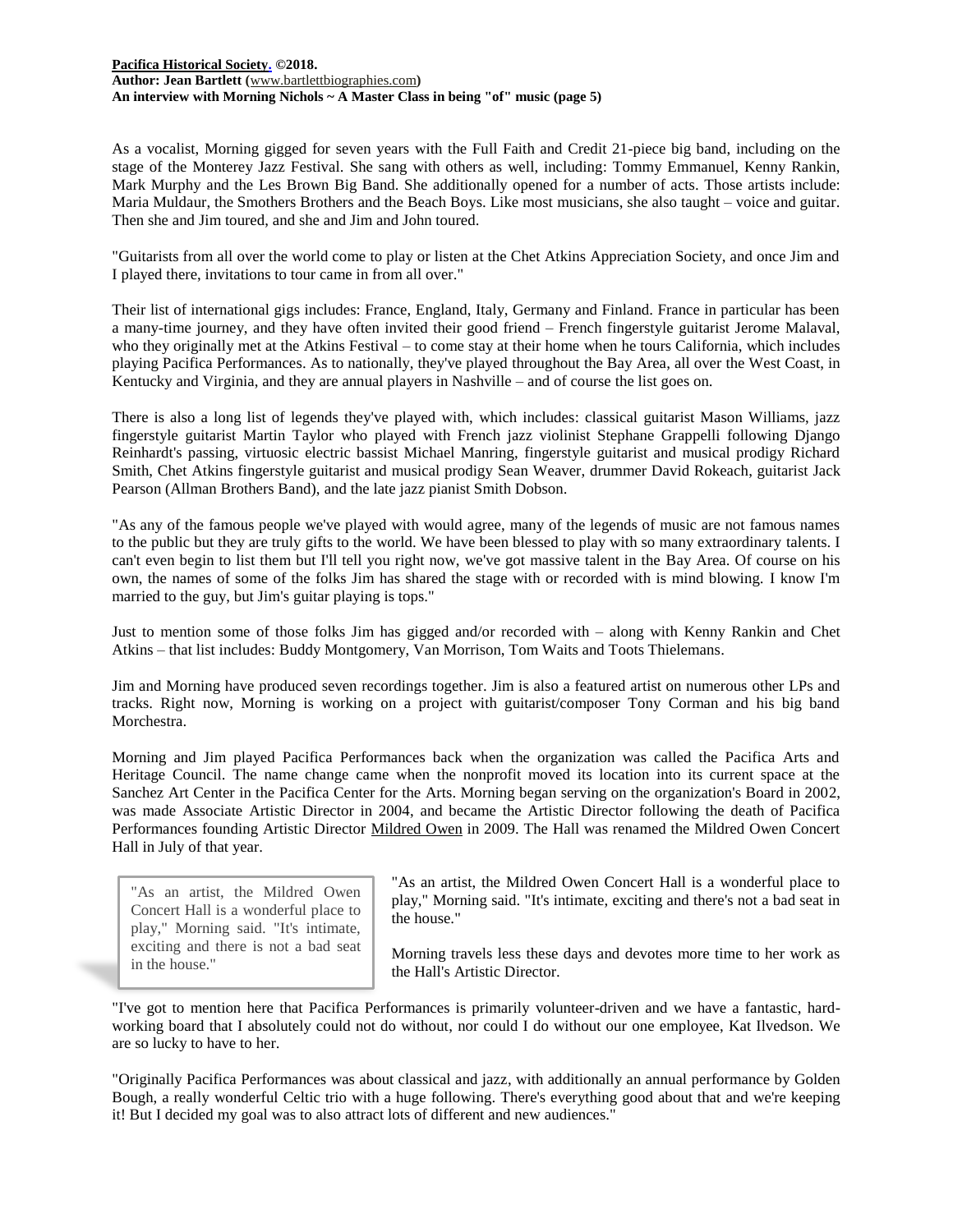# **[Pacifica Historical Society.](http://pacificahistory.org/) ©2018. Author: Jean Bartlett (**[www.bartlettbiographies.com](http://www.bartlettbiographies.com/)**) An interview with Morning Nichols ~ A Master Class in being "of" music (page 6)**

Here's a sampling of some of those performers: Lavay Smith and Her Red Hot Skillet Lickers (big band), Chris Cain and Daniel Castro (both electric blues guitar masters/singers), The Black Brothers (Irish music), Yaelisa and Caminos Flamencos (nuevo flamenco), Molly's Revenge (Celtic), Will Durst (political satire), Jeremy Cohen (South Chicago Swing violinist), County Line Trio (Kingston Trio nostalgia), Led Kaapana (Hawaiian slack-key guitar), The Hot Club of San Francisco (Django Reinhardt-inspired gypsy jazz), and Larry Dunlap (pianist, composer/arranger) and Bobbe Norris (jazz vocalist). In the summer, Pacifica Performances features local talent – mostly rock and blues bands.

"Our mission is to present live music to the community and to bring in professional musicians. They need a place to play and an audience to hear them and we are that place.



"It is so important for people to hear music and musicians must play," Morning stressed. "There are musicians everywhere that enjoy expressing themselves through music but not necessarily in a public forum. But professional musicians have to be heard. They need to play and it's also about making a living. For Jim and me, without music as our life we wouldn't have lived our potential. There are other things that we could have done and do. But music is our essence. It's my joy. It's what I have made of my life."

Morning made it a priority as Pacifica Performances Artistic Director to satisfy ASCAP requirements and to make sure the Hall was on board – a worthy goal and a three-year project – and to get the Hall an alcohol license. Beer and wine are available for purchase.

"We have wonderful, generous artists that love our Hall, love performing their music or their spoken word, and love our audiences. Our audiences come to really listen and appreciate – they don't talk during performances – and when it is called for they sing along, or dance or both.

"To me hearing live music is as important today as it always has

been and always will be. Music is its own language. It is a huge way to communicate. Of course, lyrics are a huge part of it and we are free to interpret them as listeners. As singers, we take our own interpretation and sing it to our audience. But the vehicle is music. Let me give you an example of what I mean.

"Last week, Jim, my brother and I saw Leon Bridges (gospel and soul singer, guitarist, songwriter and record producer) at the Greek Theatre in Berkeley. There were 8,500 people there and Leon was communicating with all of us. His band was communicating with us. We were getting their message through the music – including lyrics, melody and rhythm – whether we could understand the lyrics or not. It's a kind of communication that gives you direct connection, that resonates into your deepest core – a passage into your own soul.

"How do we talk to people when we don't share the same spoken language? We have the language of music. It brings people together from different cultures. It is primal. When you are a baby, you don't understand verbal language, but you understand music. Animals respond to it. The mind works on comprehending music. It helps develop the mind. Music often stays with people who have dementia. Our brains need it. That is the power of music. It's powerful and it is a gift."

Morning had one very difficult time with music. It was when she developed a hematoma on her vocal cords. The cure was absolute vocal cord rest. Always, good at art, Morning took courses on painting. Since exhibited many times, Morning's oil paintings are reminiscent of the California "pioneer" landscape painters, artists which include William Keith and Thomas Hill.